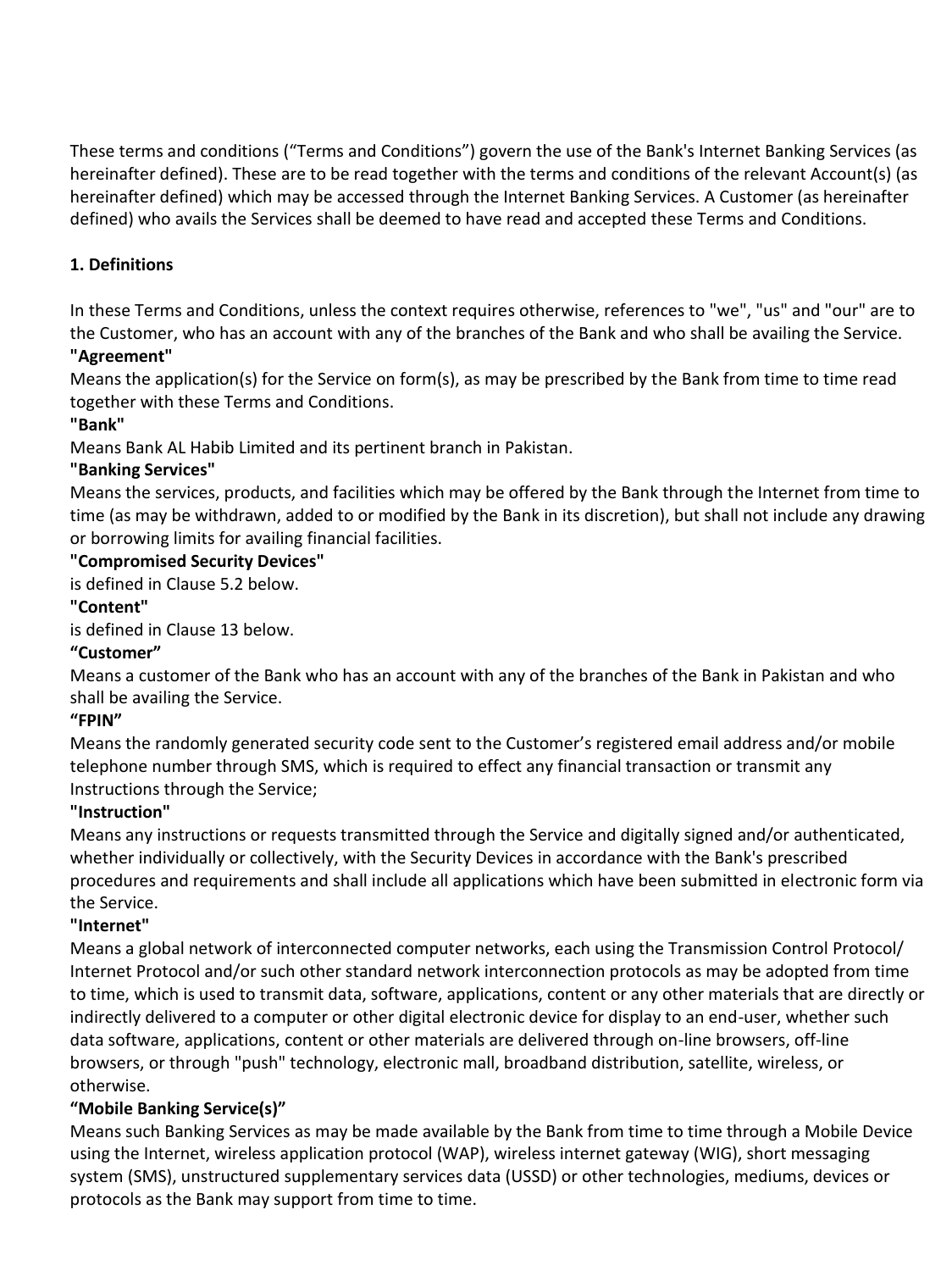## **"Mobile Device"**

Means an electronic telecommunication device, which connects through a wireless communication network to enable the user to send and receive voice and data communication.

# **"Service"**

Means the service of providing electronic access to any Banking Service via the Internet or any wide area network, intranet or other electronic link in Pakistan.

#### **"Security Devices"**

Means the FPIN and all smartcards, digital certificates, digital signatures, electronic keys, logon identifiers, passwords, electronic devices and other codes and access procedures issued by the Bank from time to time in order to enable us to access and/or use the Service.

### **The Terms and Conditions applicable to the Service are set out as follows:**

## **2. Use of the Service**

2.1 We agree to procure and install, at our own cost and expense, the software, hardware and/or equipment necessary to access and/or use the Service as instructed or advised by the Bank. In case the software, hardware and/or equipment do not meet with the Bank's standards and requirements, we undertake to replace or rectify the same, failing which, the Bank shall have the right to withdraw the Service.

2.2 We agree to install and use any and all Security Devices issued or designated by the Bank and to comply with the Bank's instructions and procedures regarding the use of the Security Devices, and to ensure that all Instructions and requests to the Bank transmitted through the Service are digitally signed and/or authenticated, whether individually or collectively, with the Security Devices in such manner as required or notified by the Bank.

For the avoidance of doubt, we acknowledge that the Bank shall be entitled to alter, enlarge, modify, amend or withdraw any existing Security Device(s) and/or introduce new Security Device(s) from time to time, as it deems fit.

2.3 We understand and acknowledge that each FPIN is valid for a limited time only and that we may choose between FPINs of varying validity. We understand that session-based FPINs are the most secure, though still subject to inherent risks. We accept that in case we choose to use FPINs with longer validity periods, we do so subject to the greater security risks attached to them and will hold the Bank harmless against any losses, costs or expenses occasioned by our use of such FPINs. We understand that FPIN issued by the Bank will be assumed as pre-authorization for transactions performed.

2.4 We agree and undertake to be bound by and to comply with any and all of the Bank's procedures, requirements, restrictions, instructions or any additional conditions pertaining to the access and use of the Service as may be issued by the Bank from time to time and/or posted on-line.

2.5 We acknowledge that a lighter version of the Service is available for use through Mobile Devices and only limited components of the Service shall be available through a Mobile Device.

## 2.6 **Effect of Instructions**

We acknowledge that all Instructions on which my/our consent has been obtained through bank's different channels, transmitted through the Service are and shall always be deemed to be authentic and authorized and the Bank shall be entitled to effect, perform or process such Instructions without our further consent and without any further reference or notice to us. Without prejudice to the foregoing, the Bank reserves the right to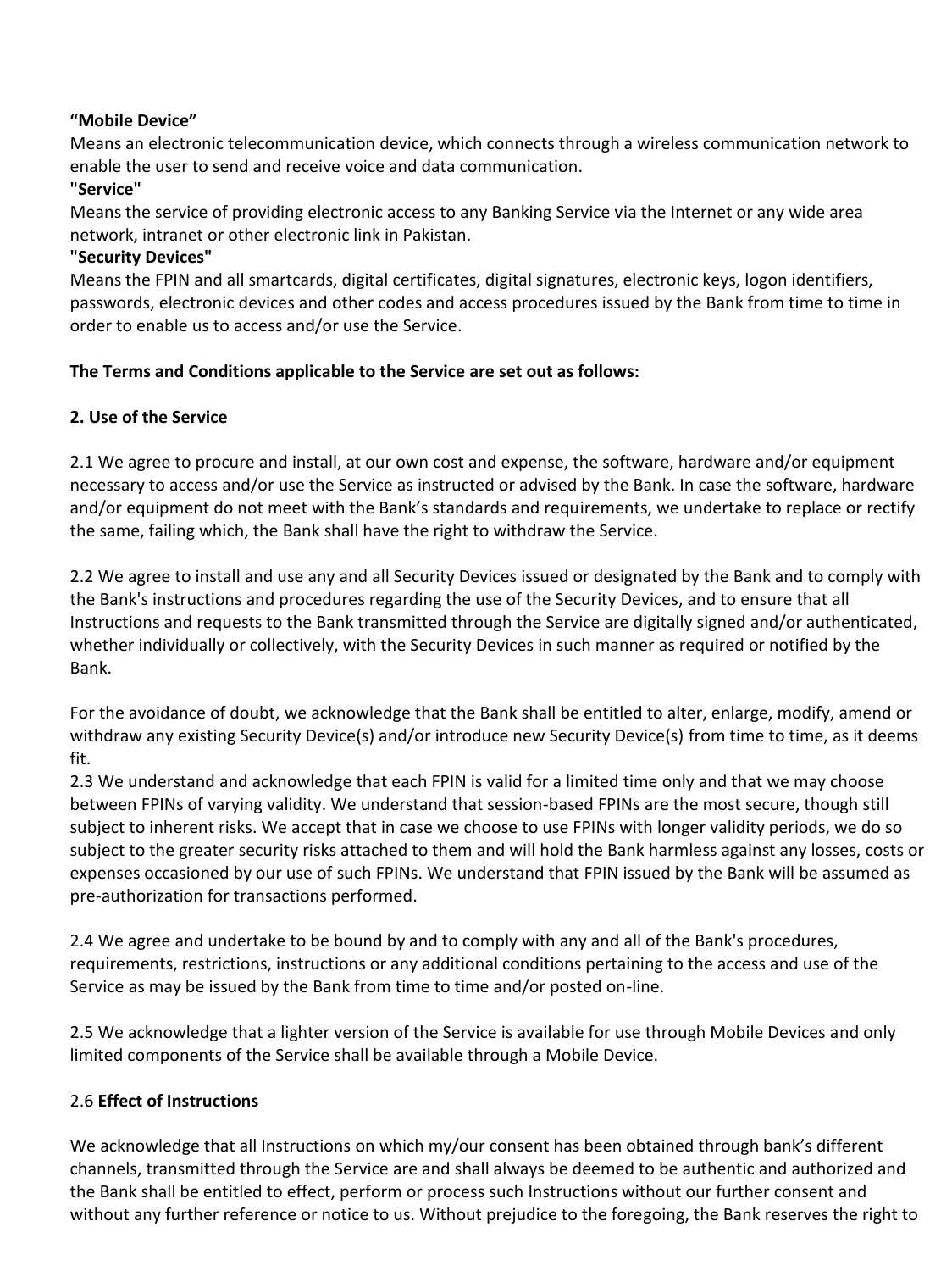refuse to process any Instructions or transactions which in its reasonable opinion are deemed to contravene the terms and conditions governing our account or are deemed to be contrary to the Agreement.

### 2.7 **Agreement for the use of the Service**

We understand that we may use the Service;

(i) upon completing and transmitting the application and entering into the relevant agreements from time to time; and

(ii) successful completion of the biometric requirements imposed by the State Bank of Pakistan, any governmental authority or by the Bank at the time of opening an account or reactivating a dormant account, as the case may be, provided however, that if we have not activated the Service within ninety (90) days of having successfully completed the biometric verification, we shall not be permitted to undertake any electronic fund transfer through the Service, until we have visited a relevant branch of the Bank and successfully repeated the biometric verification process;

We further understand and agree that the terms and conditions applicable to the Service shall be the terms and conditions applicable at the time of submission of the relevant application via the Service and all terms and conditions agreed before and at the time of logging in to the relevant application or accessing the relevant application.

### 2.9 **Error Resolution**

If the Customer notices an incorrect, erroneous or unauthorized transfer of funds using the Services, whether on receipt of the periodic statement or otherwise, or any other omission, the Customer must immediately inform the Bank at the designated helpline and provide a written confirmation within ten days of the oral notification at the designated helpline. The Bank may, if it deems fit, conduct an investigation and report its findings to the Customer and correct any error, if so required, within three business days. The compensation will be dealt as per the Banks Compensation Policy.

## **3. The Service**

## 3.1 **Availability**

We acknowledge that the Service is provided on an "as is", "as available" basis only and that the time periods during which the Service may be available are subject to change. We further agree that the Bank shall be entitled (but shall not be obliged) at any time, at the Bank's discretion and with prior notice, to temporarily suspend the operations of the Service for updating, maintenance and upgrading purposes, or any other purpose whatsoever that the Bank deems fit, and in such event, the Bank shall not be liable for any loss, liability or damage which may be incurred as a result. Any losses to customers will be dealt as per the Banks Compensation Policy.

## 3.2 **Scope of Service**

We acknowledge and agree that the Bank will not provide any drawing or borrowing limits or credit facilities for the purpose of the Service, including Banking Services, it being agreed and understood that the Internet Banking Service is only to facilitate the transactions of transfers and payments via Internet within Pakistan. The Customer may currently avail the following fund transfer services listed below as part of the Service; however the Customer acknowledges that the list is for information purposes only:

1. Link and/or beneficiary account fund transfers;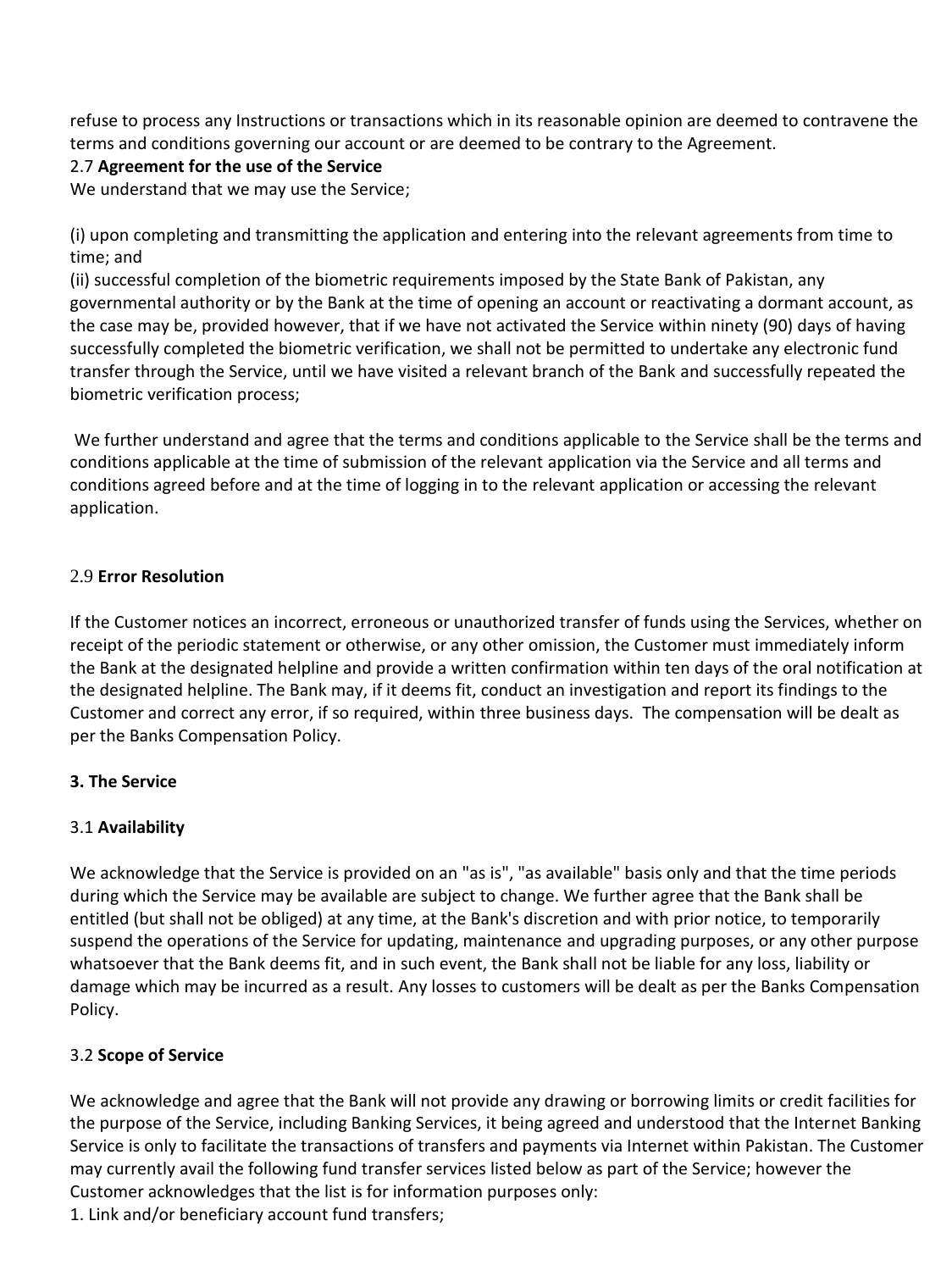- 2. Transfers to account holders maintain accounts with the Bank;
- 3. Transfers to certain banks on the 1-Link network;
- 4. Payment of utility bills; and
- 5. Setting up periodic beneficiary account fund transfers ("Periodic Payments").

We acknowledge that there is no limit on the number of the transactions that are undertaken in a day, however limits on the total amount of funds that are transferred in a single day will apply as per the Bank's policy, as amended from time to time.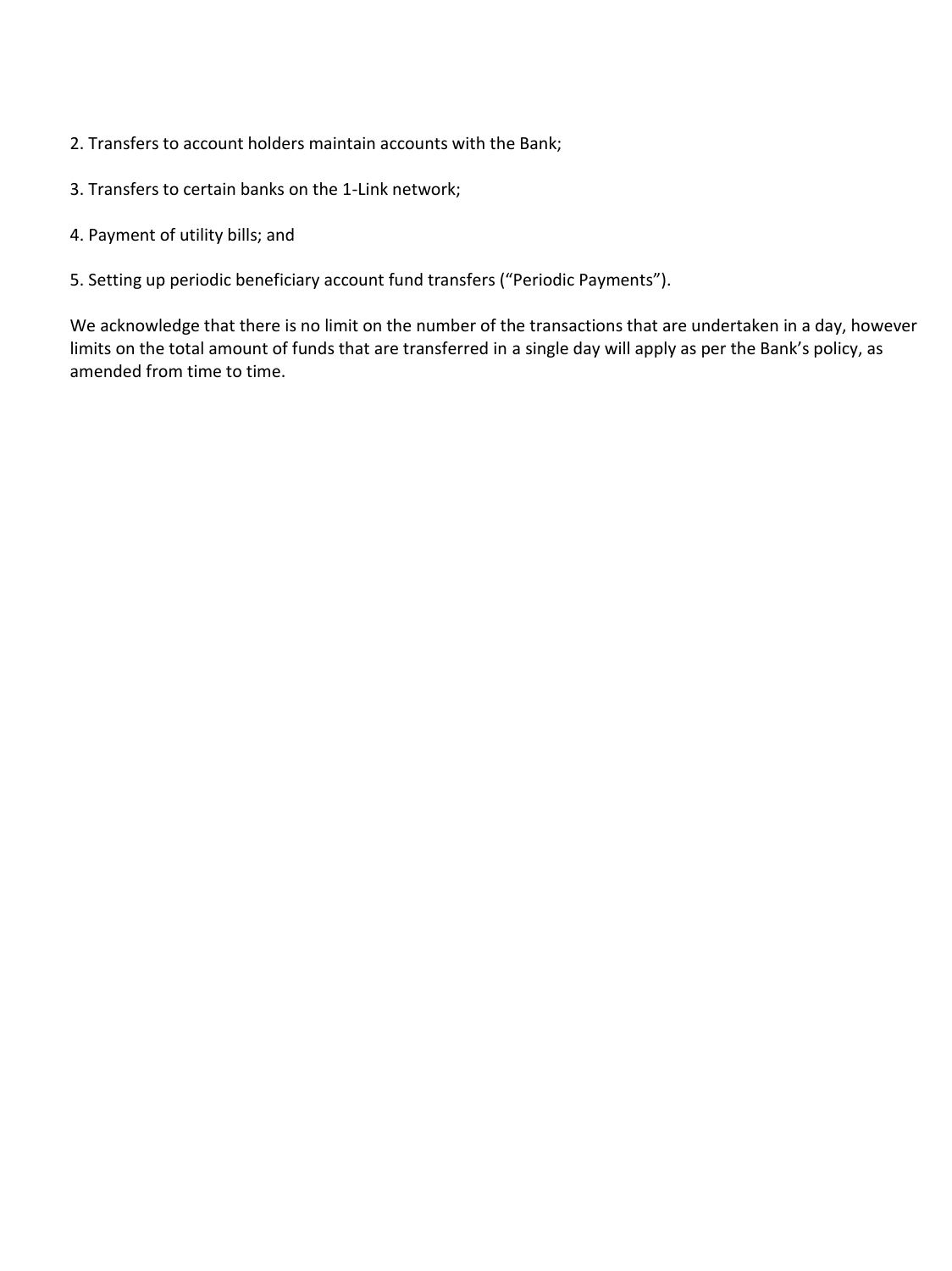We further acknowledge that, in respect of link and/or beneficiary account fund transfers, we shall be solely responsible for adding/linking account(s) and beneficiaries to the Service as well as removing/de-linking the same.

#### **Furthermore, the Bank may:**

(a) add to, vary, alter, suspend or remove any of the Banking Services, including without limitation the right to set, vary or cancel limits for any transaction types, facilities, services and products that may be carried through the Service, whether in monetary or numerical terms or otherwise, and to vary their frequencies and availability period, and/or

(b) add to, vary, alter, suspend or remove the Service in whole or in part without giving any reason and without incurring any liability.

The Bank will inform the customer prior to the changes in above mentioned services etc.

### 3.3 **Authority to debit the accounts**

We hereby acknowledge and agree that the Bank shall have an irrevocable authority to debit our pertinent account(s) for all payments and transfers made from such account(s), including for any costs, charges and expenses relating thereto. In case there is insufficient balance in any account to meet any Instructions for payments or transfers, including through ATM Cards, the Bank shall not be obliged to honour such Instructions. The Bank shall be entitled to charge fees for access and use of the Service, which shall be posted from time to time in the Bank's prevailing schedule of charges. We further acknowledge that there may be additional charges applicable to us by other service providers, which include mobile service providers.

We understand that in the event that we set up Periodic Payments via the Service, the Bank shall be authorized to execute such Periodic Payments until the same are cancelled by us. We understand that in case we wish to amend or cancel the Periodic Payments, it is our responsibility to do so through the Service. We further accept and acknowledge that the Bank shall not be liable for any Periodic Payments that cannot be executed due to insufficient funds in our account(s) or any other circumstances beyond the Bank's control.

#### 3.4 **New services and products**

We acknowledge that the Bank reserves the right to introduce new services and/or products through the Service at any time and that by utilizing such new services and/or products as and when such new services and/or products become available, we shall be bound by the terms and conditions in force governing such new services and/or products.

The Bank will inform the customer prior to the addition/changes/amendments in above mentioned services etc.

#### 3.5 **Joint Account**

We acknowledge and agree that where an application for the Service has been accepted by the Bank and that application is in respect of an 'either/or survivor' joint account, each joint account holder shall be jointly and severally liable to the Bank for any Instructions effected or performed or processed through the Service.

#### **4. No Warranty**

All Content provided through the Service is provided on an "as is", "as available" basis. The Bank does not warrant the results that may be obtained from the use of the Service or the accuracy, adequacy or reliability of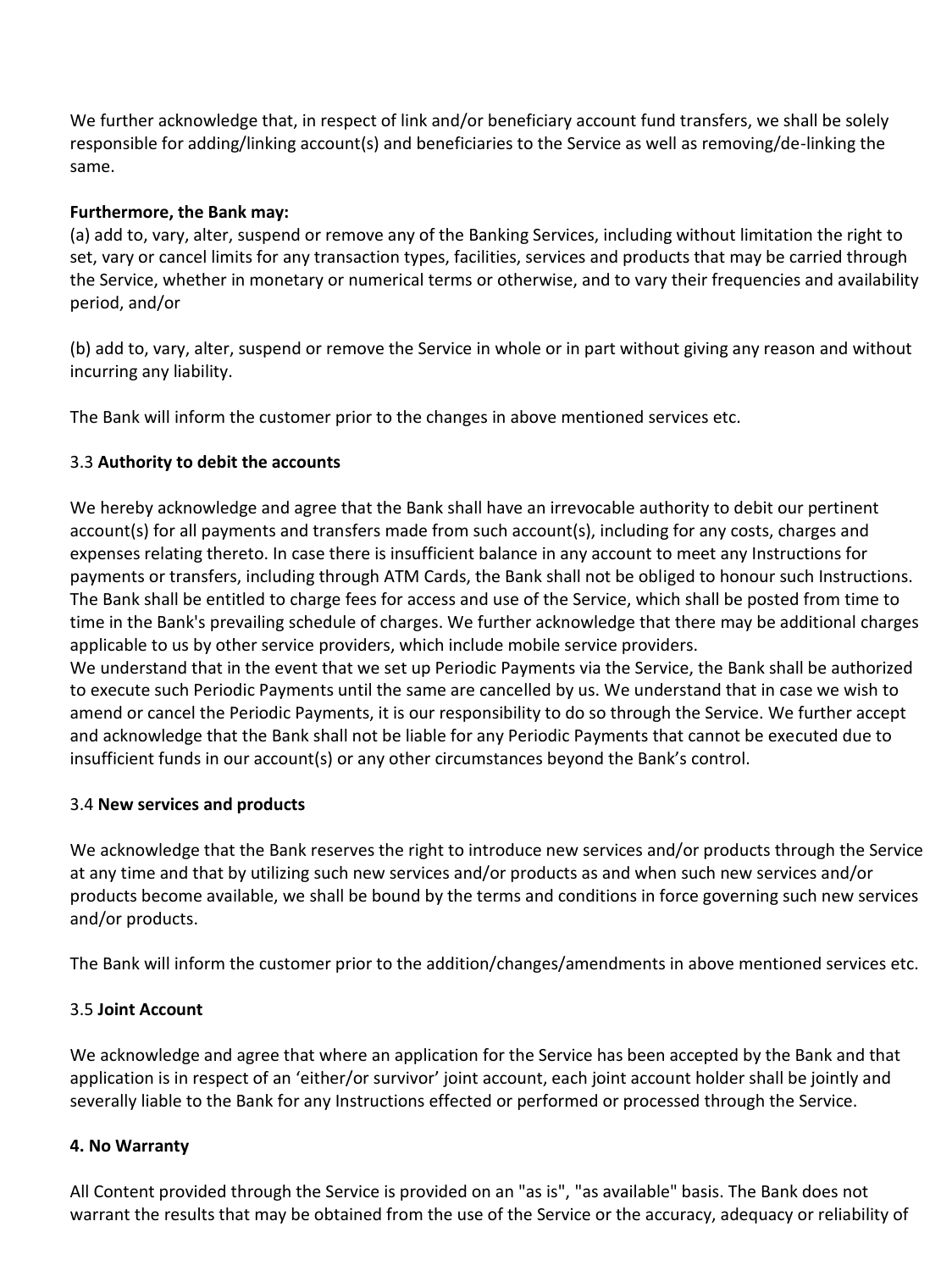any Content obtained through the Service, whether or not the Content is from the Bank or any other third party, and the Bank expressly disclaims liability for errors, defects or omissions in the Content. As part of the provision of the Service, the Bank may insert hyperlinks to other internet resources ("Other Sites"). Such hyperlinks are inserted for the convenience of the Customer only and are used at the Customer's own risk. The Bank does not investigate, monitor or endorse such Other Sites or the contents thereof and does not warrant the accuracy or reliability of the contents of such Other Sites. Notwithstanding any other provision of the Agreement, no warranty of any kind, implied, express or statutory, including but not limited to the warranties of noninfringement of third party rights, title, satisfactory quality, merchantability, fitness for a particular purpose and freedom from computer virus or other invasive or damaging code, is given in conjunction with the Service, the Content and/or the Security Devices; it being agreed and understood that we shall be availing of the Service at our sole risk and cost.

## **5. Security**

5.1 We undertake to ensure that (including taking all necessary precautions):

(a) all Security Devices are kept completely confidential and secure;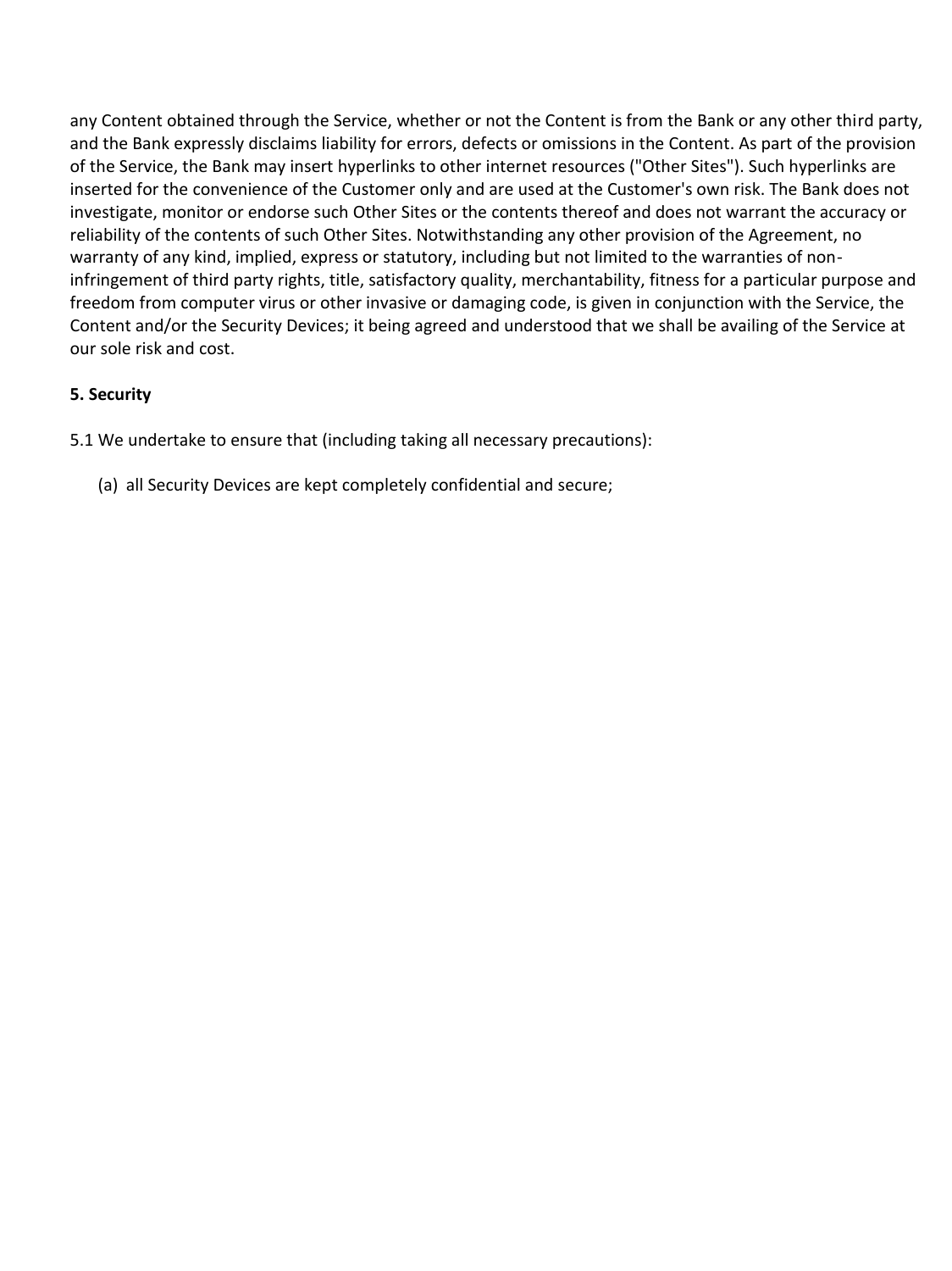("Compromised Security Device") and we shall immediately cease to use such Compromised Security Device until further notice from the Bank. Any Security Notification given verbally or electronically to the Bank shall be confirmed in writing by us and actually received by the Bank within 24 hours of the verbal notification, failing which the Bank shall not be obliged to act upon the Security Notification. Provided however, regardless of the Security Notification given to the Bank, we unconditionally agree and acknowledge that the Bank shall not be liable for any losses or damages that may have been caused to us due to unauthorized use or misuse of the Security Device, until the Security Notification is actually received and acknowledged in writing by the Bank and the Bank has effected cancellation of the Compromised Security Device. The Security Notification will be delivered to the Bank at the following contact information:

1. UAN Helpline: 111 014 014

2. At the branch where the Customer maintains an account

3. Email: info@bankalhabib.com

5.3 In the event a Security Notification has been given by us, we understand that it is our responsibility to ascertain which of our Instructions that have not been processed are valid and if we wish such valid Instructions to be carried out, we shall re-instruct the Bank, by notice in writing faxed or sent by post to the Bank, to carry out those Instructions.

5.4 We acknowledge that the Bank shall be entitled to deactivate or revoke the use of any one or more of the Security Devices at any time without assigning any reason and with prior notice to us.

5.5 We acknowledge and confirm that we shall be bound by all Instructions and transactions resulting from any Instructions made which are referable to any Compromised Security Device until such time as the Bank has received the Security Notification from us and has effected cancellation of the Compromised Security Device, and accordingly, we agree that we will be liable for all such transactions which were processed by the Bank prior to or at the time of such cancellation, or which the Bank, notwithstanding its reasonable endeavours, was unable to stop the processing thereof.

5.6 We hereby agree that the Bank shall not be liable in contract, tort (including negligence or breach of statutory duty) or otherwise, for any damages, losses, expenses or costs whatsoever (whether direct or indirect, or whether foreseeable or not) suffered or incurred by us as a result of:

(a) any transaction resulting from any Instruction made by us or purportedly made by us and referable to such Compromised Security Device and which was processed by the Bank prior to or at the time of such cancellation, or which the Bank, was unable to stop the processing thereof; or

(b) any failure by the Bank to carry out any Instruction referable to a Compromised Security Device which was outstanding as at the time the Bank cancels such Compromised Security Device and which the Bank had stopped the processing thereof.

5.7. For the purposes of this Clause 5, an Instruction shall have been "processed" where the Bank had commenced carrying out the Instruction and it is no longer reasonably able to cancel or revoke the transaction without causing prejudice to the Bank as determined by the Bank in its sole discretion, and an Instruction is "outstanding" where it is at any stage prior to being processed.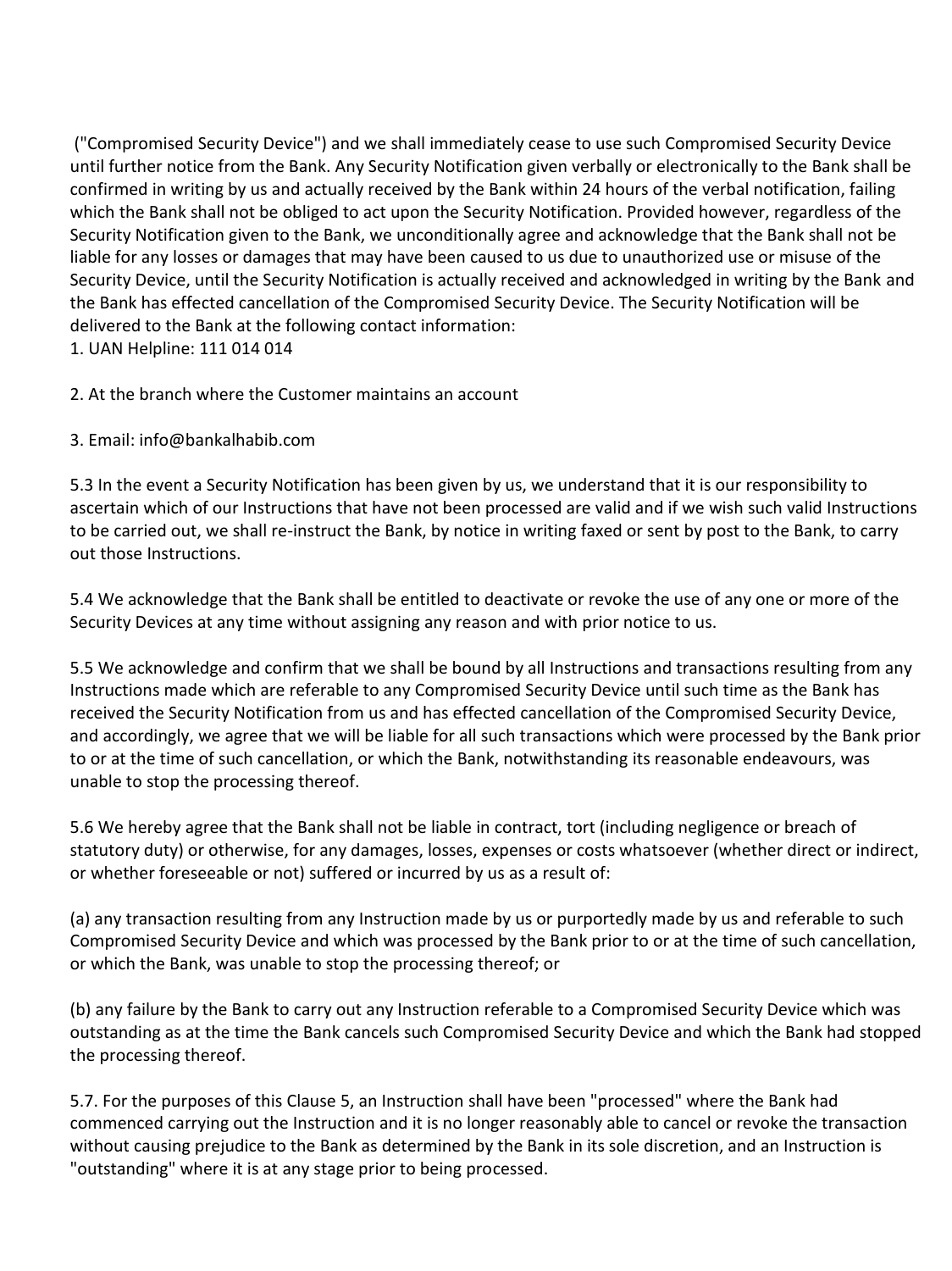#### **6. SMS / Email Alerts**

(a) The Customer hereby consents to receive SMS / Email alerts from the Bank on the number/ Email Address provided to the Bank. The Customer acknowledges that SMS alerts/ Emails are available via a sensitive electronic system and are dependent on the telecommunications/ internet infrastructure, connectivity and services within Pakistan. The Customer accepts that timelines of SMS /Email alerts sent by the Bank will depend on factors affecting the telecommunications/ internet industry. The Customers with ported numbers further accept that their numbers may be prone to delay and/or errors. Neither the Bank nor its service providers shall be liable for spoofing, errors or delays in transactions, non-delivery of alerts, error, loss, distortion in transmission of and wrongful transmission of alerts to the Customer.

(b) The Customer is solely responsible for intimating to the Bank in writing or by calling the call center/ helpline for any change in his/her mobile phone number or network / Email Address and in the absence of the same the Bank will not be liable for sending alerts or other information to the Customer's mobile phone number in any way, whatsoever.

(c) The Customer accepts that each alert may contain certain financial and/ or non-financial information relating to the Customer. The Customer authorizes the Bank to send alerts and related information, though not specifically requested, if the Bank deems that the same is relevant. The Customer further authorizes the Bank to send alerts containing marketing and promotional information or any other information as the Bank may deem fit from time to time.

### **7. Mobile Banking Services**

We hereby acknowledge that in the event that we avail Mobile Banking Services offered by the Bank, the following terms and conditions shall be applicable to our use of such Mobile Banking Services: (a) We shall be solely responsible for obtaining and maintaining, at our own expense, hardware and software, including, but not limited to, a Mobile Device and data connection meeting the specifications/configurations specified from the Bank from time to time.

(b) We shall be responsible for acquainting ourselves with the instructions for using the Mobile Banking Services and the Bank shall not be held liable for any error and/or omissions of ours in connection with the same.

(c) We accept full responsibility for the security and confidentiality of our Mobile Device, SIM card, mobile phone number and any Security Devices used for the purpose of gaining access to the Mobile Banking Services. We must keep the Mobile Device, SIM card and Security Devices in safe custody at all times. We shall be solely responsible for the consequences in case we fail to adhere to the above and/or in case of any unauthorized use of our Mobile Device or SIM card.

(d) We shall be responsible for immediately informing the Bank upon surrendering or discontinuing use of the MSP's mobile connection and/or changing our mobile number. The Bank shall not be held liable for the consequences of our failure to do so.

(e) The Bank shall not be held liable for any disruption or failure in the provision of mobile telecommunication services by our mobile services provider ("MSP"). The Bank makes no representation and gives no warranty with respect to the quality of the service provided by the MSP and shall not be held liable for any delays or failures in our ability to access the Mobile Banking Services or in the transmission or receipt of Instructions issued through the use of the Mobile Banking Services. The Mobile Banking Services are provided on an "AS IS" AND "AS AVAILABLE" BASIS WITHOUT WARRANTIES OF ANY KIND, EITHER EXPRESS OR IMPLIED, INCLUDING, BUT NOT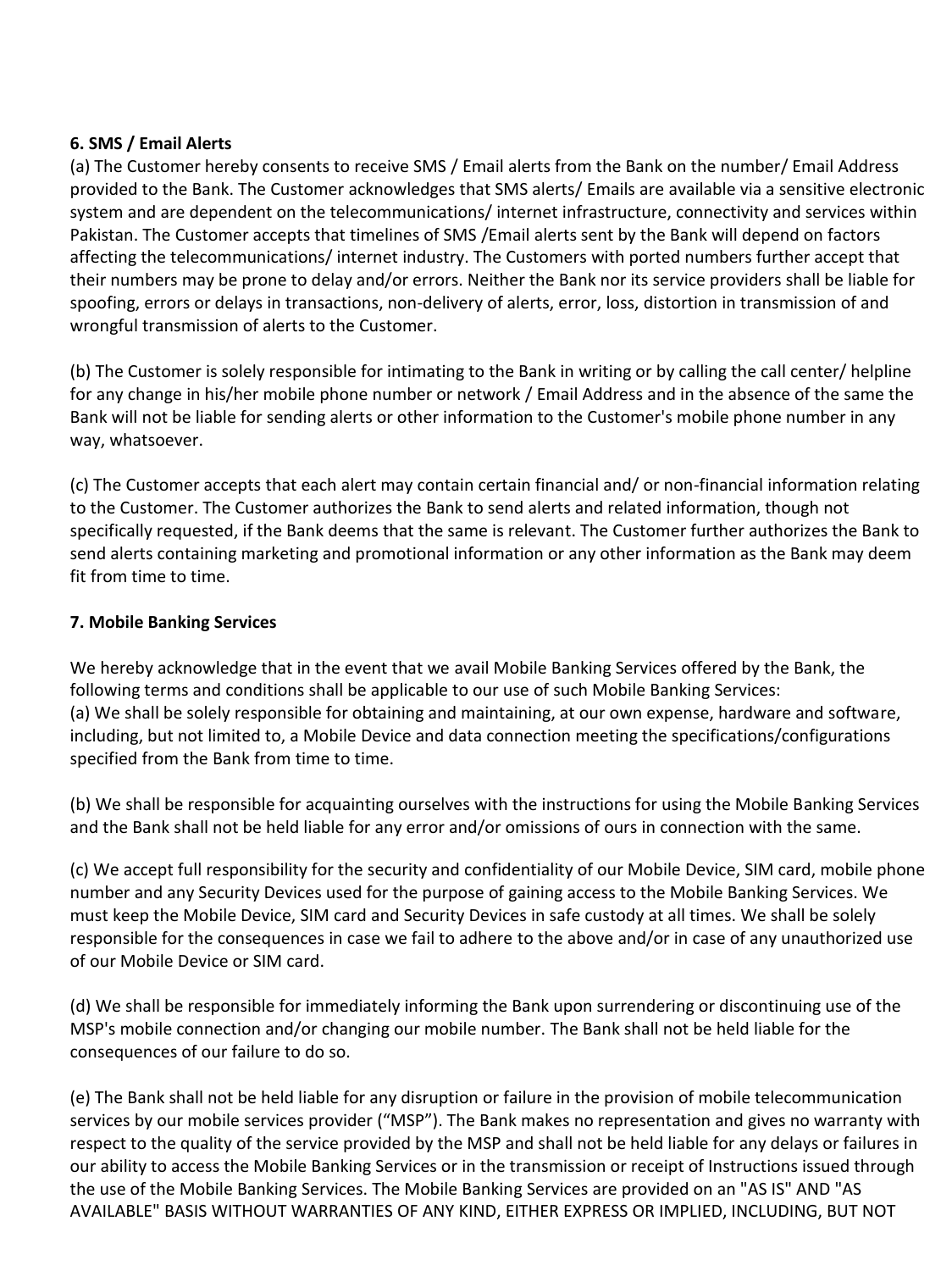LIMITED TO, THE IMPLIED WARRANTIES OF MERCHANTABILITY, FITNESS FOR A PARTICULAR PURPOSE AND NON-INFRINGMENT. NO WARRANTY IS PROVIDED THAT THE MOBILE BANKING SERVICES WILL BE FREE FROM DEFECTS OR VIRUSES OR THAT OPERATION OF THE SERVICES WILL BE UNINTERRUPTED. YOUR USE OF THE MOBILE BANKING SERVICES AND ANY OTHER MATERIAL OR SERVICES DOWNLOADED OR MADE AVAILABLE TO YOU THROUGH THE MOBILE BANKING SERVICES IS AT YOUR OWN DISCRETION AND RISK, AND YOU ARE SOLELY RESPONSIBLE FOR ANY DAMAGE RESULTING FROM THEIR USE. Any compensation in the case will be dealt as per the Banks Compensation Policy.

(f) We understand and agree that Instructions issued through the Mobile Banking Services may not be encrypted and may contain personal or confidential information about us, such as, our mobile phone number, our wireless providers name, and the date, time, and content of any mobile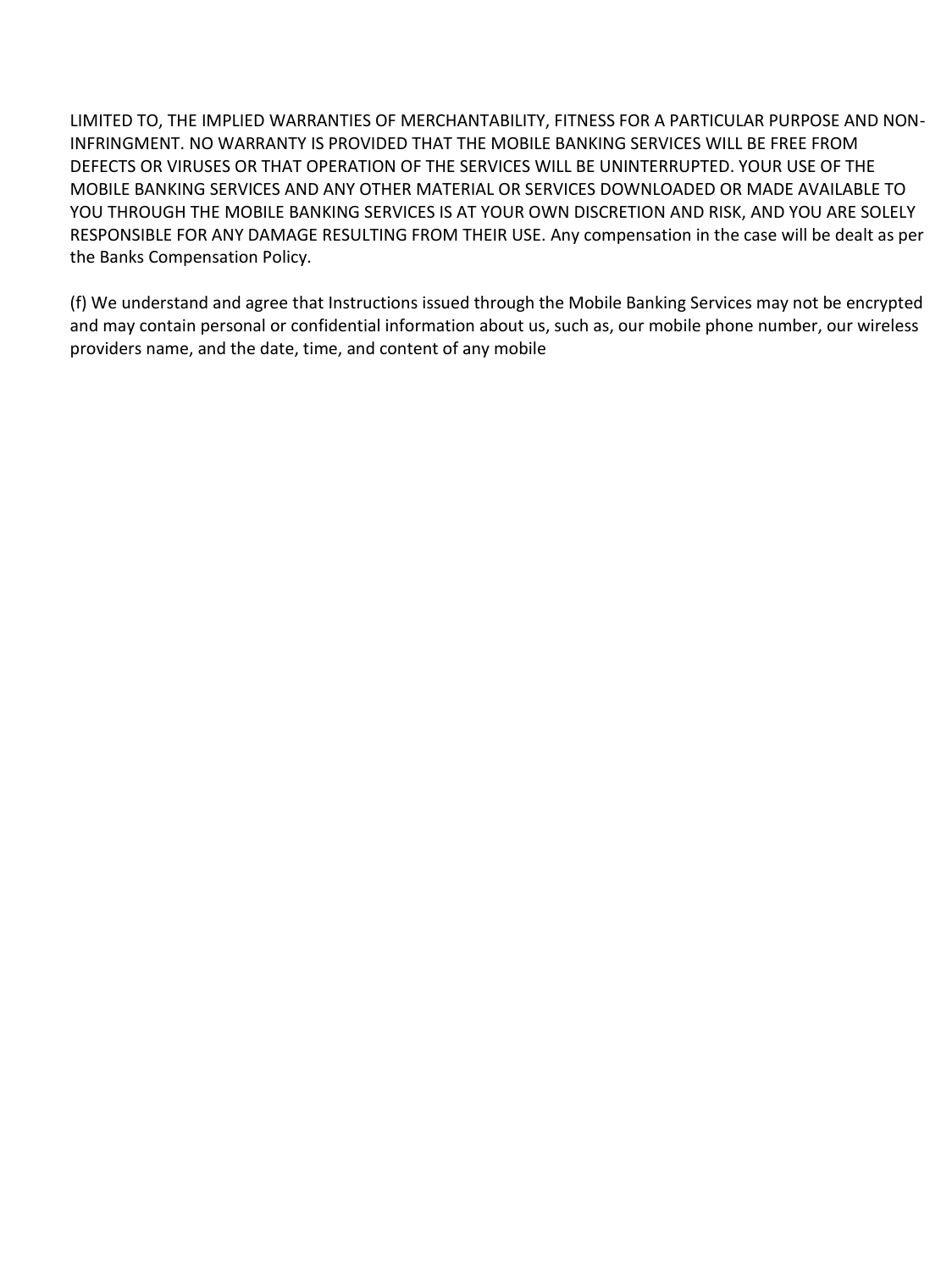banking messages, including, but not limited to, account activity and status of our accounts and other information that we or the Bank may provide.

(g) The Bank reserves the right to make any additions or deletions in the services offered through Mobile Banking Services at any time. These amendments shall be communicated to customer by the Bank.

# **8. NetConnect (Online Payment Facility)**

(a) We understand and agree that the Bank provides online payment facilities ("Payment Service") in respect of goods and services made available on third party websites ("Third Party Sites") for the convenience of its Customers only. The Bank does not operate the Third Party Sites, and is not responsible for the content of such Third Party Sites. The Bank does not represent either the Third Party Site or the Customer, should the two enter into a transaction.

(b) We acknowledge and agree that the Third Party Site is not created or endorsed by the Bank. The provision of payment services by the Bank does not constitute a recommendation or solicitation to purchase any goods or services. The Bank makes no representations or warranties of any kind, express or implied, as to the operation of the Third Party Site, or the information, content, materials, products (including software) or other services included on or otherwise made available to the Customer through the Third Party Site including, but not limited to, implied warranties of merchantability and fitness for a particular purpose. Bank will be conducting an investigation to establish the misconduct or what so ever responsibility of third party and will act as per the compensation policy of the bank.

(c) The Bank does not warrant that the services, information, content, materials, merchandise, products (including software) or other services included on or otherwise made available to the Customer through the Third Party Site, through the Third Party Site's servers or electronic communications sent from the Third Party Site are free of viruses or other harmful components.

(d) We acknowledge that using the Payment Service via shared or public devices may compromise the security of payments made through the Payment Service. The Service should only be accessed using a secure connection that supports minimum 128 bit Secure Socket Layer (SSL) encryption.

(e) The Bank will not be liable for any damages of any kind arising from the use of any service on the Third Party Site, or from any information, content, materials, products (including software) or other services included on or otherwise made available to the Customer through the Third Party Site, including, but not limited to direct, indirect, incidental, punitive, and consequential damages. The use of the Third Party Site is at the Customer's sole risk. In case of any claim of the customer bank will follow the compensation policy of the bank.

## **9. Security Precautions**

We hereby agree that we shall take all reasonable precautions to prevent unauthorized use of the Service, including but not limited to any security precautions advised to us by the Bank. We understand and accept that:

(a) the Bank will never ask for our username, password, Security Devices or other sensitive information related to our account(s) and the Service through email, SMS or telephone calls and that responding to any such communication may pose a security threat. We agree to notify the Bank in case we receive such communications.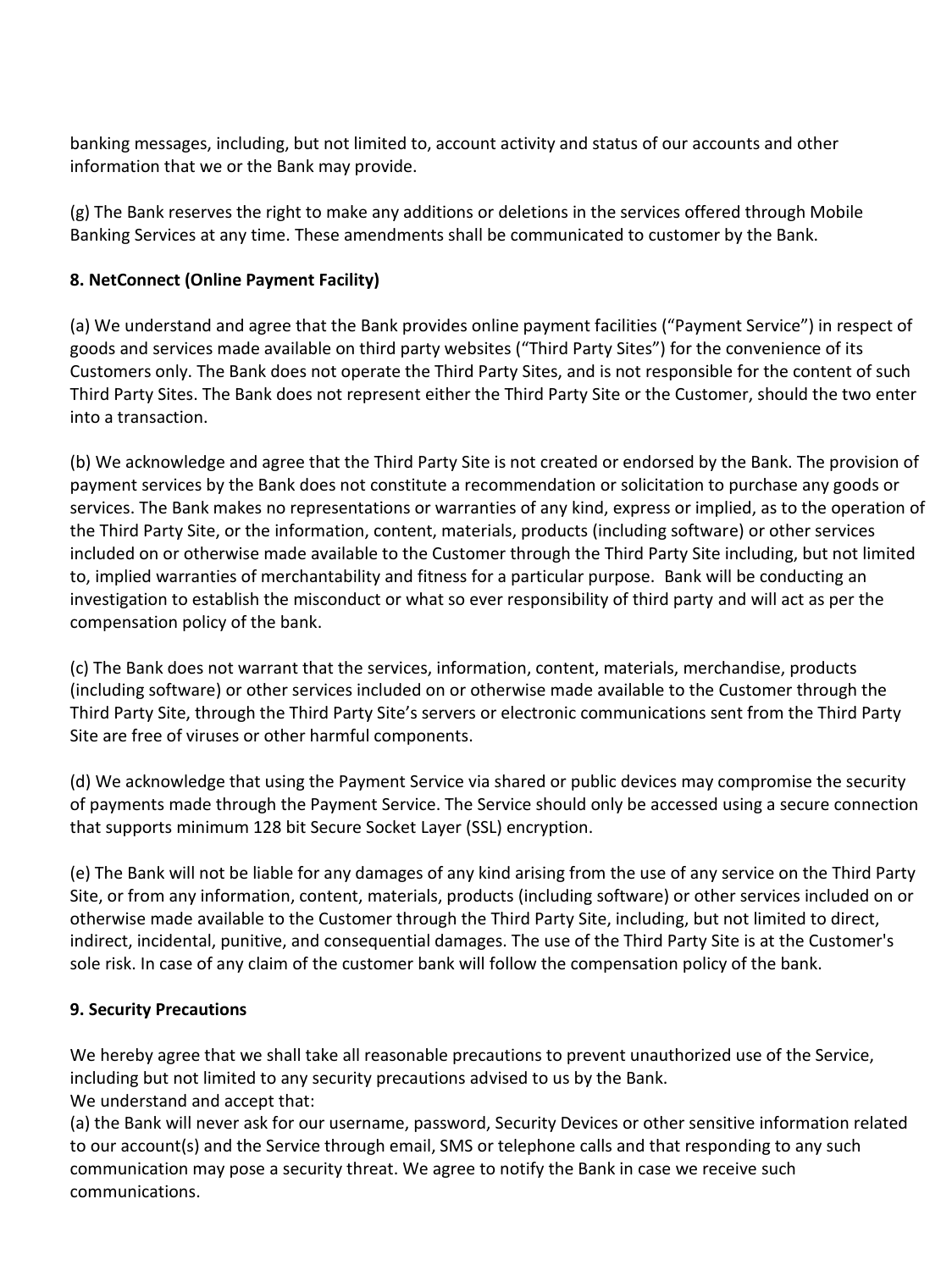(b) using the Service via shared or public devices may compromise the Security Devices and that it is our responsibility to change our password as soon as practicable after using such shared or public device. (c) the Service should only be accessed by typing in the Bank's Uniform Resource Locator (URL) into a browser that supports 128 bit Secure Socket Layer (SSL) encryption. We understand that our connection to the Service is only genuine and secure when a green bar is displayed in our browser's address bar and that we should never attempt to access the Service by following links embedded in any email.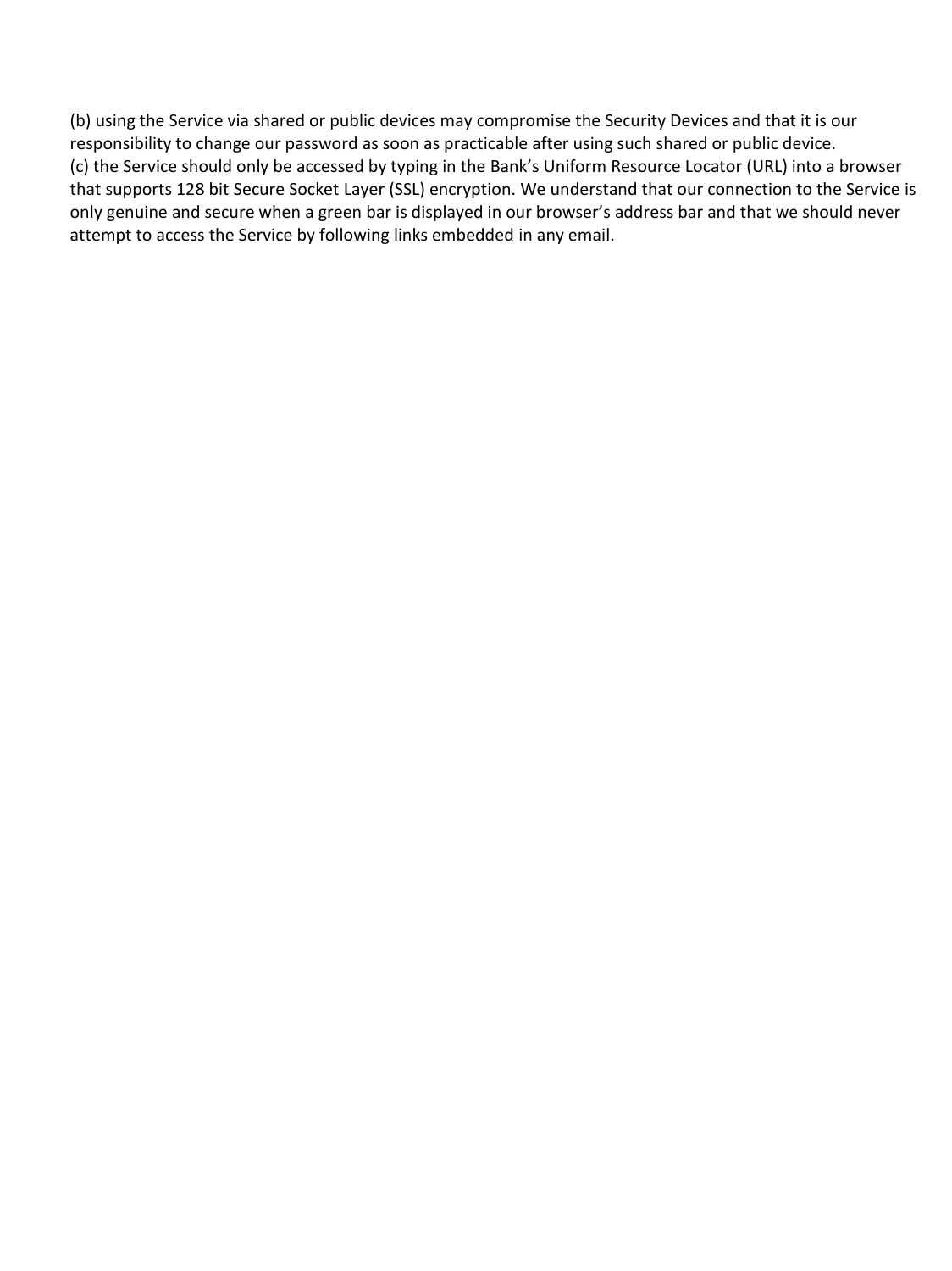### **10. Evidence**

#### We agree that:

(a) the Instructions, though in electronic form, are written documents. We shall not dispute or challenge the validity or enforce ability of any Instruction on the grounds that it is not a written document and we hereby waive any such right we may have at law;

(b) the Instructions, though in electronic form, are original documents and that we will not challenge the admissibility of any Instruction on the grounds that it is made in electronic form; and

(c) any exchange of Instructions in electronic form which, if made in writing would constitute a binding contract, will similarly bind both the Bank and us as a binding contract and will satisfy any rule of law or evidence that such a contract has to be made in writing.

### **11. Confirmation from the Bank**

We understand that the transmission of Instructions to the Bank through the Service may not be received by the Bank for reasons beyond the Bank's reasonable control, including but not limited to mechanical, software, computer, telecommunications or electronic failure. We further acknowledge that unless we receive confirmation of receipt of the same from the Bank, Instructions may not have been received and accordingly, may not be processed or accepted by the Bank. We acknowledge and agree that the Bank shall not be liable to us in any way for any loss or damage whatsoever or howsoever caused arising, directly or indirectly, in connection with the transmission or failure of transmission of Instructions to the Bank through the Service or any lack of confirmation of receipt of any Instructions by the Bank for whatever reason. In case of any compensation the bank will follow its compensation policy.

## **12. Disclosure of Information**

12.1 The Bank and its officers, employees and agents are hereby authorized to provide or disclose to: (a) any third party as the Bank may consider necessary in order to give effect to any Instruction given using the Service or comply with the order of any court, central bank or government or regulatory authority in any jurisdiction; or

(b) to any of the branches of the Bank either within Pakistan or outside Pakistan; or

(c) to any digital certification authority, regulatory authority, electronic, computer, telecommunication, financial or card institution, service provider and/or network provider, auditors or legal counsel involved in the Service from time to time, any information whatsoever relating to the Customer and the Customer's account(s) as it may, in its discretion, consider necessary to provide or disclose.

12.2 We acknowledge and agree that the Bank does not warrant the security of any information transmitted by or to us using the Service and we hereby accept the risk that any information transmitted or received using the Service may be accessed by unauthorized third parties and/or disclosed by the Bank and by its officers, employees or agents to third parties purporting to be us or purporting to act under our authority. We will not hold the Bank or any of its officers, employees or agents responsible or liable, in contract, tort (including negligence or breach of statutory duty), equity or otherwise, for any such access or disclosure or for any damages, losses, expenses or costs (whether direct or indirect, or whether foreseeable or not) suffered or incurred by us as a result of any such access or disclosure.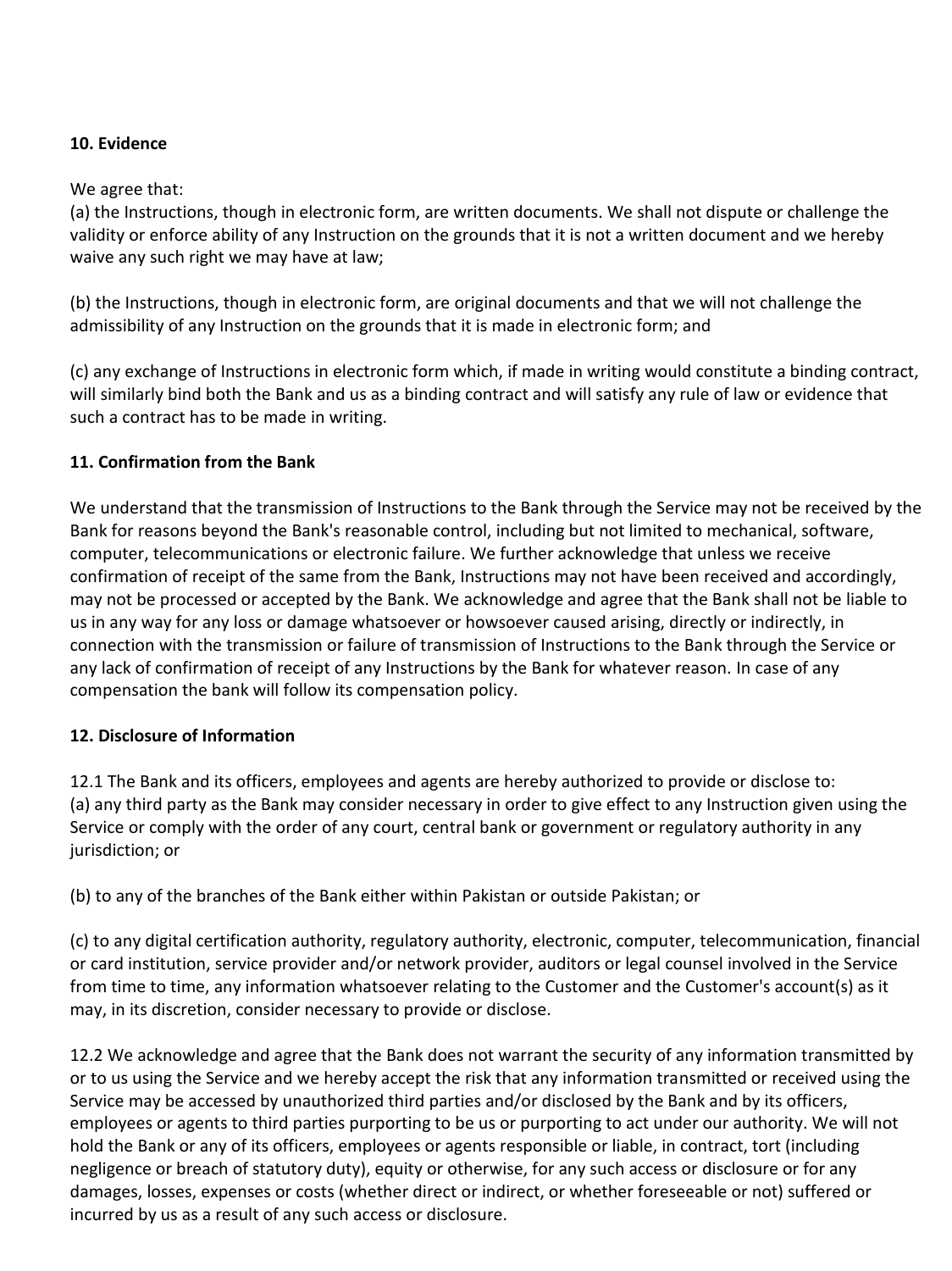#### Limits

EFT limits on payment instruments as well as on ADCs

Channels as well as contact numbers for reporting of loss/theft of a payment instrument and credentials by consumer.

Dispute Resolution Mechanism/Error correction mechanism along with timelines

#### **13. Limitation of Liability**

We agree and confirm that the Bank shall in no event be liable for any direct, indirect, incidental, punitive, special or consequential damages or economic loss whatsoever or howsoever caused arising directly or indirectly in connection with the Service, any Instruction and/or the Agreement (as well as the terms and conditions contained in the Applications referred to in the preceding Clauses), including but not limited to: (a) losses, damages or costs suffered or incurred by us arising from or referable to the Instructions given by us being incorrect or inaccurate in any manner whatsoever;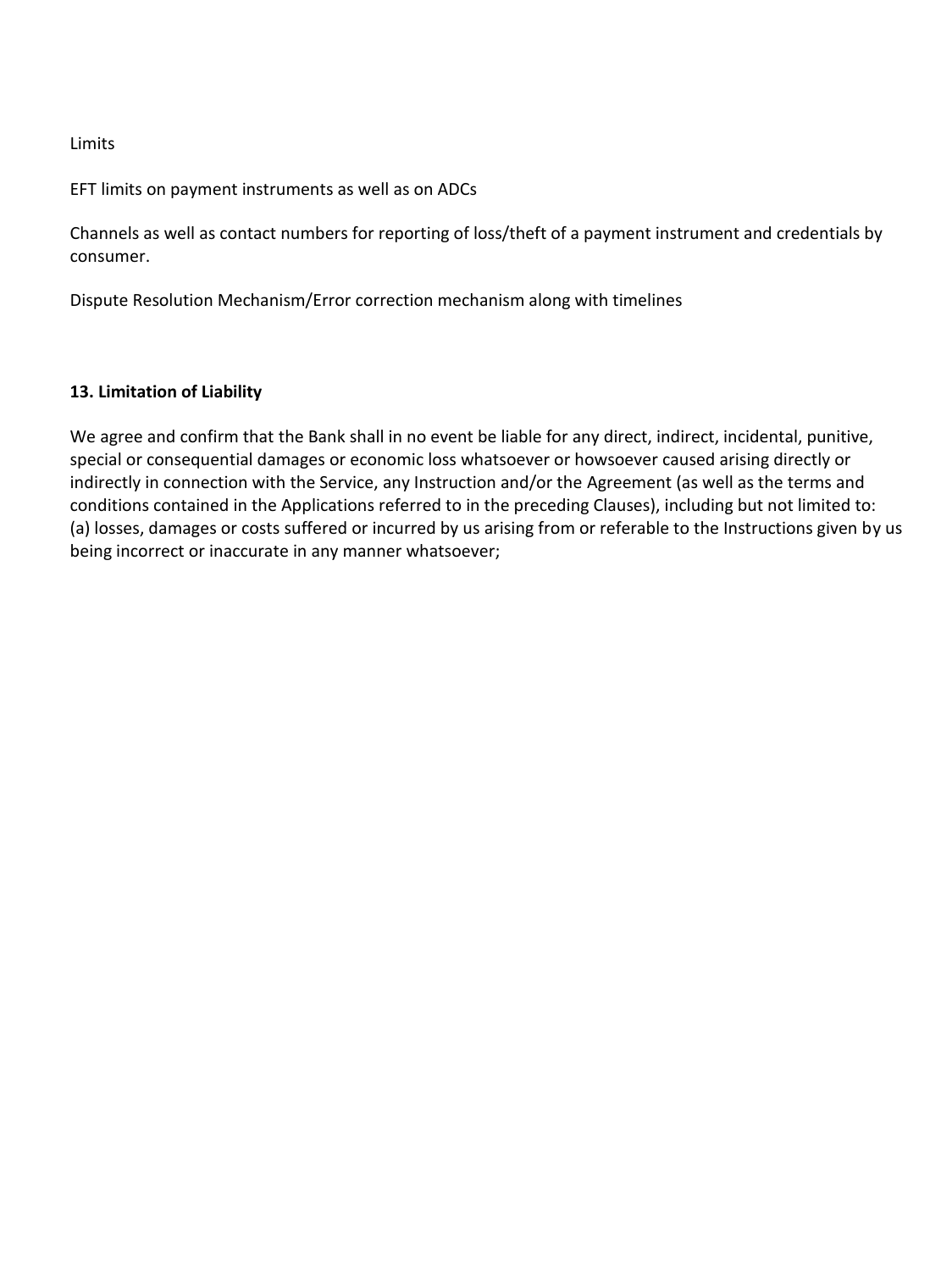(b) losses, damages or costs suffered or incurred by us as a result of use of the Compromised Security Device by any party;

(c) losses, damages or costs incurred as a result of any prohibition, restriction, delay in use or access of the Service caused by any laws and/or regulations of Pakistan or any other country;

(d) losses, damages or costs incurred as a result of any service agreements prescribed by telecommunications, carriers and/or Internet service providers or governmental agencies or authorities or as a result of any act or omission of telecommunications, carriers and/or Internet service providers and/or governmental agencies or authorities;

(e) any error(s) in transmission of the Instructions that might have been transmitted through the Service or transmission by the Bank of any other data or information through the Service; and/or

(f) damages for loss of profits, goodwill, use, data or other intangible losses (even if the Bank has been advised of the possibility of such damages) arising from or in connection with:

(i) any use, inability to use or interruption in the use of the Service for any reason whatsoever; or (ii) any system, hardware, software, telecommunications, server or connection failure, error, omission, interruption, delay in transmission, or computer virus.

Any claim of customers in this regard will be dealt as per the banks Compensation Policy

### **14. Indemnity**

We hereby agree to indemnify the Bank and keep the Bank at all times fully indemnified from and against all actions, proceedings, claims, liabilities (including statutory liability), penalties, demands and costs (including without limitation, legal costs of the Bank (on a full indemnity basis), awards, damages, losses and/or expenses to which the Bank may suffer, sustain and/or be subject to for whatever reason in relation to our use or purported use of the Service, including but not limited to:

a) any unauthorised use by any party of the Security Devices;

b) any breach by us of the terms and conditions of the Agreement;

#### c) any:

i. failure or malfunction in our hardware and/or software used in connection with the Service; or

ii. any viruses and other malicious, destructive or corrupting code, program or macros, trojan horses, worms, logic bombs or other software routine or hardware components designed to permit unauthorized access which have been introduced by us to the Service, which affects or causes the Service and/or the Bank's hardware, software and/or other automated systems to fail or malfunction; and

d) any claim by any other party against the Bank arising from sub-clauses (a), (b) or (c) above.

## **15. Intellectual Property Rights**

15.1 We acknowledge that:

(a) the Content, including but not limited to text, software (including any html, Java script, Java, CGI script or any other computer code), music, sound, photographs, video, graphics, graphical user interface, forms, diagrams or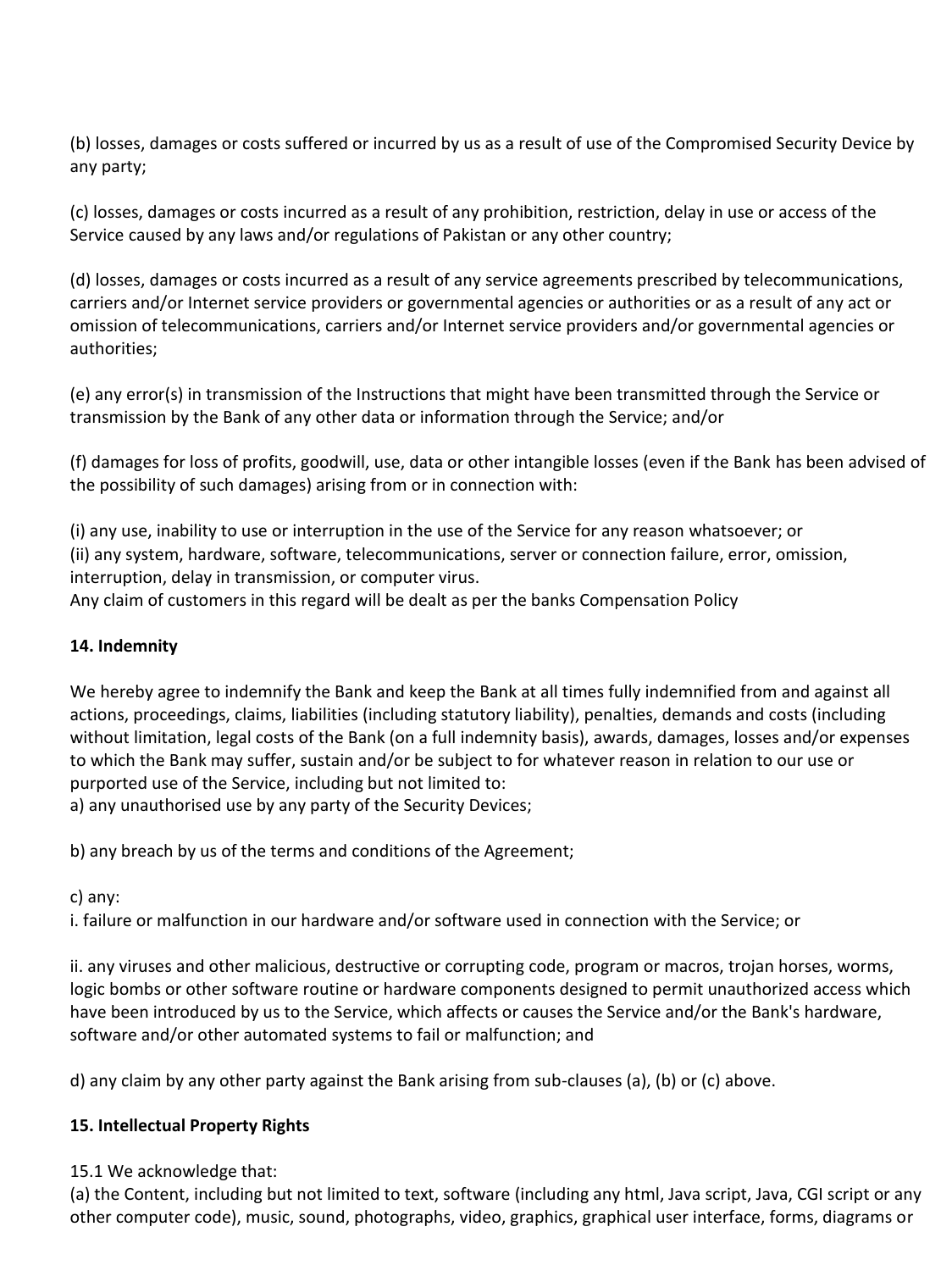other material, used in connection with, incorporated or contained in or presented to us through the Service; and

(b) any materials (including any software or computer code of any kind and user manuals) and/or information presented to us by the Bank for use with the Service (all the aforementioned content and/or materials to be collectively referred to as "Content") are the exclusive property of the Bank and/or its third party licensors.

15.2 We acknowledge and agree that we are only permitted to use the Content as expressly authorized by the Bank. The Agreement does not transfer any right, title or interest in the Service or the Content to us and we may not copy, emulate, pirate, reproduce, distribute, publish or commercially exploit the Content or create derivative works from this Content without expressly being authorized to do so in writing by the Bank under the manually signed authorization from two of its authorized officers.

### **16. Software, Hardware & Security Devices**

16.1 We acknowledge and agree that Bank reserves the right to change the type or versions or specifications of any hardware or equipment that we may be required to use for the Service, and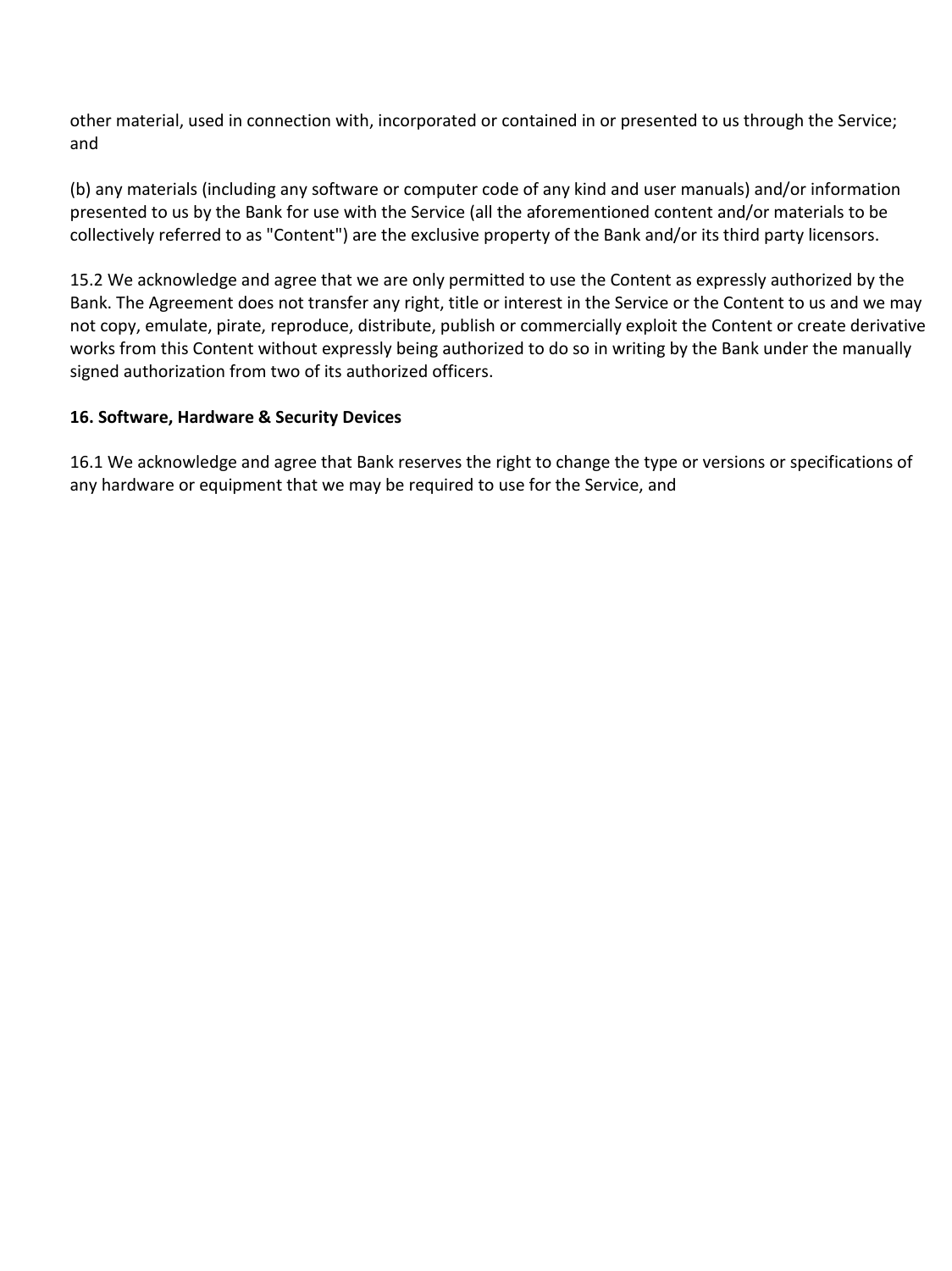in the event such requirements are not met by us, the Bank may reject any Instructions sent by us and terminate the Agreement forthwith by a mere intimation on-line.

16.2 The Bank grants to the Customer a non-exclusive non-transferable license to use the Security Devices only for the purposes of accessing the Service. The Customer shall not disassemble or reverse engineer any Security Device and shall not cause any portion thereof to be copied, removed, modified, transferred, adapted or translated in any form, in whole or in part, and shall not allow any third parties to have access to the Service or any documentation relating to Service or any part thereof without the prior written consent of the Bank through a written authorization signed manually by two of the Bank's authorized officers.

## **17. Force Majeure**

- 17.1 The Bank shall not be responsible or liable to the Customer for:
- (a) delays or failure in performance, whether foreseeable or not; and/or

(b) any losses, costs, expenses or damages, including business setbacks, howsoever arising, whether foreseeable or not, resulting from or due to any circumstances or causes whatsoever which are not within the reasonable control of the Bank.

17.2 Without prejudice to the generality of Clause 15.1 (b) above, the following shall be regarded as circumstances and/or causes beyond the Bank's reasonable control:-

(i) flood, lightning, acts of God, fire, earthquakes and other natural disasters; (ii) strikes, labour disturbances, lockouts, material shortages, riots, acts of war;

(iii) acts, restrictions, regulations, bye-laws, prohibitions or measures of any kind on the part of any governmental (federal, provincial and/or local) parliamentary or local authority or any governmental laws, rules and regulations;

(iv) import or export regulations or embargoes;

(v) power failure;

(vi) acts or defaults of any telecommunications network operator;

(vii) circumstances where communication lines for the Bank's computer systems (whether in Pakistan or elsewhere) cannot be used for reasons attributable to third party telecommunications carriers;

(viii) any act of terrorism or sabotage, or malicious act;

(ix) hostilities or army action; and

(x) disruption of communications by the governmental or offshore agencies.

17.3 The obligation of the Bank, so far as affected by circumstance(s) or cause (s) beyond the Bank's reasonable control shall be suspended during the continuance of any delay or failure in performance so caused and such delay or failure shall not be a breach of the Agreement.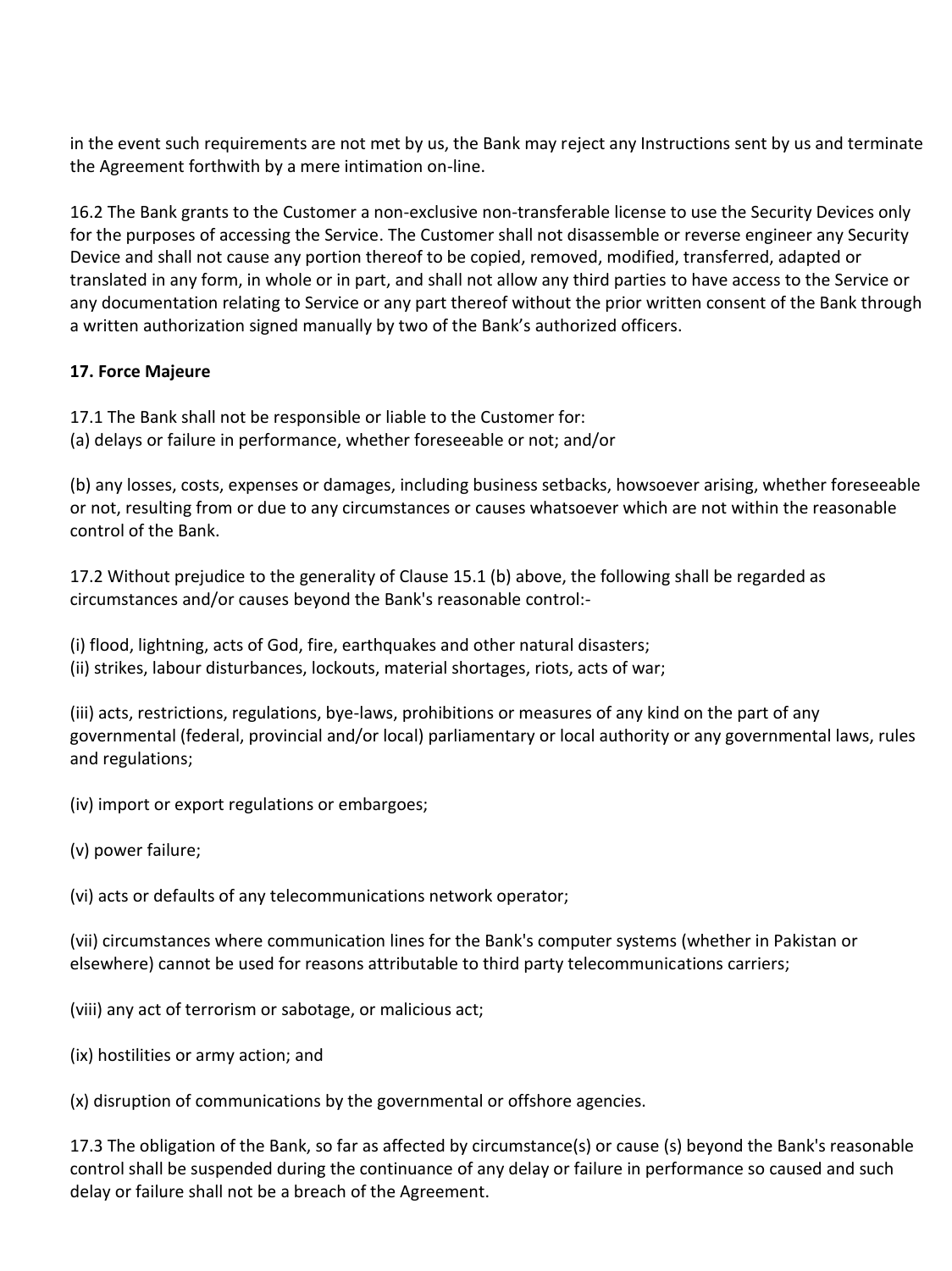The Bank will communicate all Force Majeure events to its customers.

### **18. Records of the Bank**

We acknowledge and agree that the Bank's records and any records of the Instructions, communications, operations or transactions made or performed, processed or effected through the Service by us or any person purporting to be us, acting on our behalf or purportedly acting on our behalf, with or without our consent, or any record of transactions relating to the operation of the Service and any record of any transactions maintained or by any relevant person authorised by the Bank relating to or connected with the Service shall be binding and conclusive on us for all purposes whatsoever and shall be conclusive evidence of the transaction and our liability to the Bank. We hereby agree that all such records, including computer generated and recorded messages are admissible in evidence and that we shall not challenge or dispute the admissibility, reliability, accuracy or the authenticity of the contents of such records merely on the basis that such records were incorporated and/ or set out in electronic form or were produced by or are the output of a computer system, and hereby waive any of our rights (if any) to so object.

### **19. Notices**

Any notices, demands or other communications may be sent by: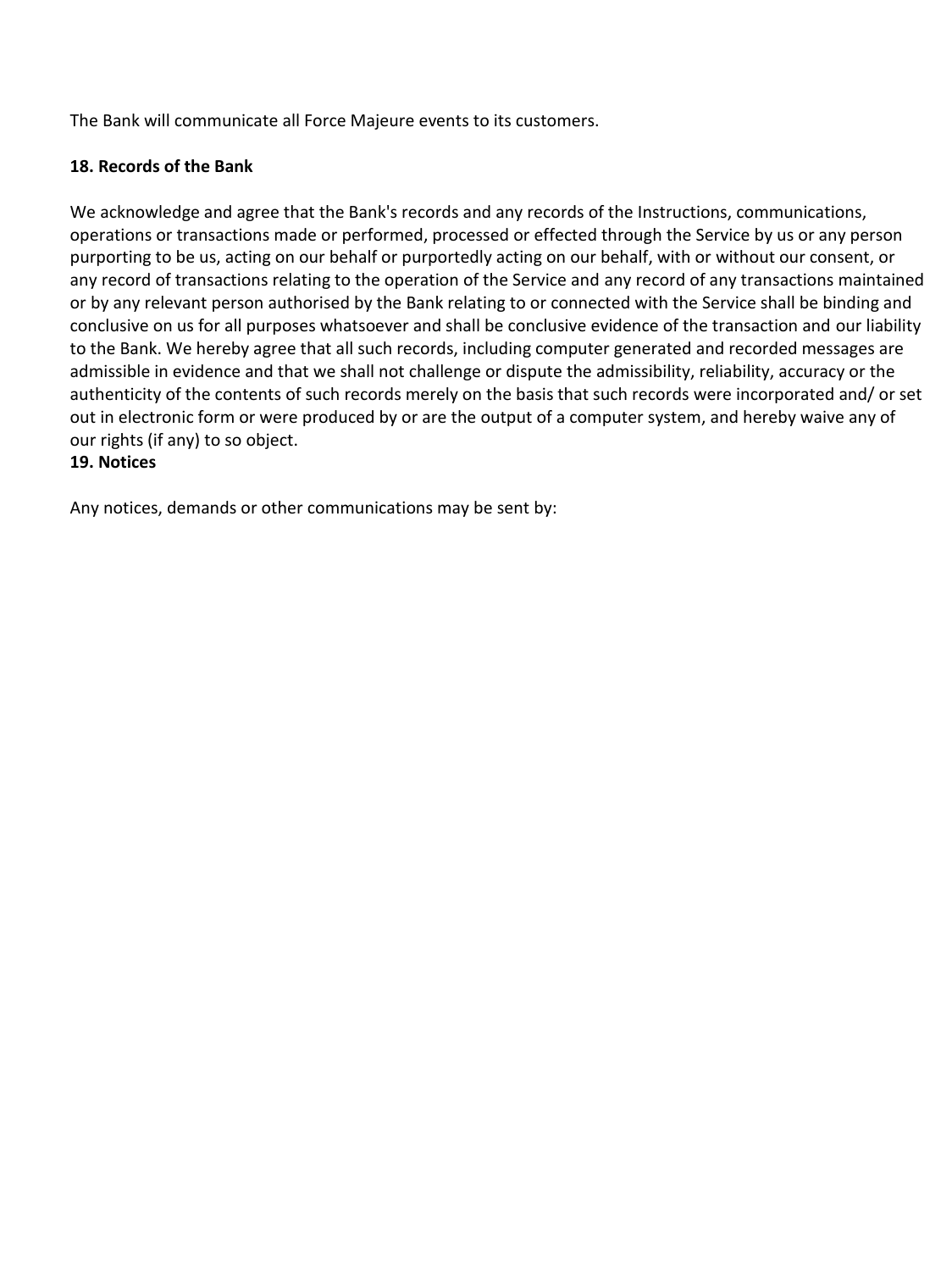(a) the Bank to us by telex, facsimile, post or otherwise in writing to our address or provided Email or telex or facsimile number last known to the Bank or at our registered office or any of our principal places of business. Any notice or other communication made or given to us in accordance with this sub-clause shall be effective (notwithstanding that it is returned undelivered) and shall be deemed to be received by us, if sent by telex or facsimile, on the same day or, if sent by post or dispatched to an address in Pakistan, on the business day next following the date of posting or in the case of an address outside Pakistan, on the fourth business day next following and exclusive of the date of posting;

(b) us to the Bank by tele-fax or telex and shall be effective, for tele-fax, upon receipt by us of the Bank's written confirmation of receipt, and for telex, on the day of transmission, provided that appropriate answerback are received;

(c) us to the Bank by hand delivery which shall be effective at the time of delivery, or registered mail which shall be effective upon receipt by the Bank;

(d) Either party by electronic transmission and which shall, in the case of the Customer, be digitally signed and/or authenticated with the Security Devices in such manner as required or notified by the Bank. Notices, demands or other communications sent by electronic transmission shall, subject to Clauses 5.2 and,8 be effective upon receipt by the information system of the recipient;

(e) The Bank to us to our email address notified to the Bank and shall be effective on the date and time of transmission by the mail server operated by the Bank and/or its service provider unless the Bank receives a nondelivery or "returned mail" reply message or any error message indicating that the email was not successfully sent to the Customer's mailbox or the mail server operated by the Customer or the Customer's service provider within one day from the date of transmission of the email from the mail server operated by the Bank or its service provider, and

(f) The Bank to us using such other method as prescribed in the Agreement.

# **20. Termination**

20.1 We acknowledge that the Bank shall be entitled;

(a) in its absolute discretion to forthwith terminate the Agreement or to forthwith deactivate or revoke the Service upon seven (07) days' notice without any reasons at any time by giving notice in writing;

(b) to forthwith terminate the Agreement without any notice, if we are in default of the Agreement or any other agreement with the Bank and to forthwith suspend our use of the Service without any notice while the Bank is investigating whether such default may have occurred; the term default shall include malfunctioning or infestation of our computer system due to virus or other malfunctioning or due to our failure to use an appropriate system or software, which is likely to affect the Service;

(c) to forthwith suspend the Service, including Banking Services without any notice due to reasons beyond its control, including due to malfunctioning or disruption of the satellite or communication systems;

(d) due to non-payment of fee, that may be prescribed by the Bank from time to time.

20.1 The Customer may terminate the Agreement by giving seven (07) days' prior written notice to the Bank.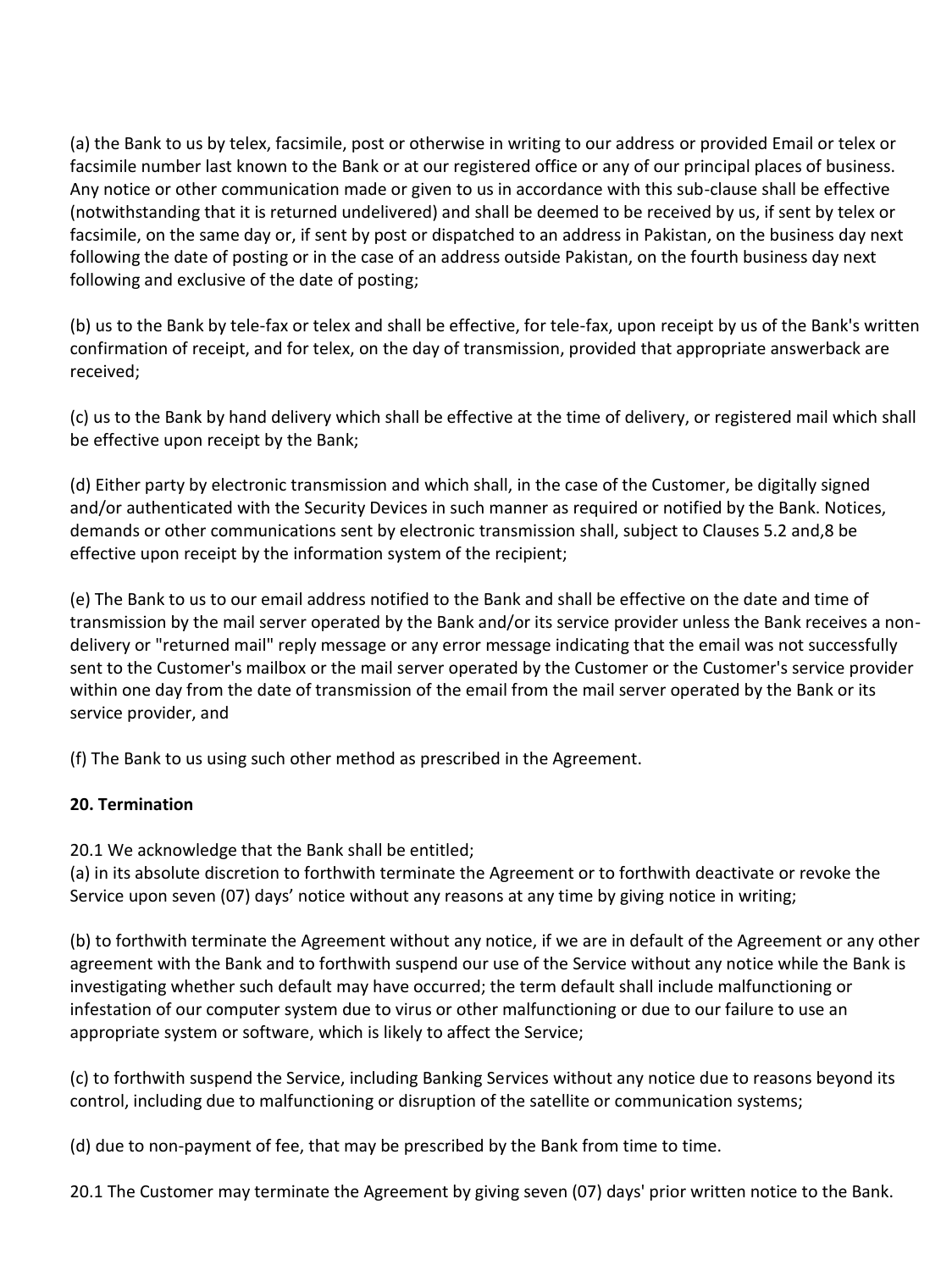20.2 Termination of the Agreement shall not affect the on-going operation of any indemnity given by us in respect of the Agreement for the Service, or affect any right or liability which may have accrued prior to termination; such indemnity shall survive the termination of the Agreement.

20.3 Termination of the Agreement (howsoever occasioned) shall not affect any accrued rights or liabilities of either party nor shall it affect the coming into force or the continuance in force of any provision hereof which is expressly or by implication intended to come into or continue in force on or after such termination. Without prejudice to the generality of the aforesaid, the obligations under Clauses 4, 6, 7, 8, 9, 10, 11, 12, 13, 15, 16 and 21 shall survive termination of the Agreement.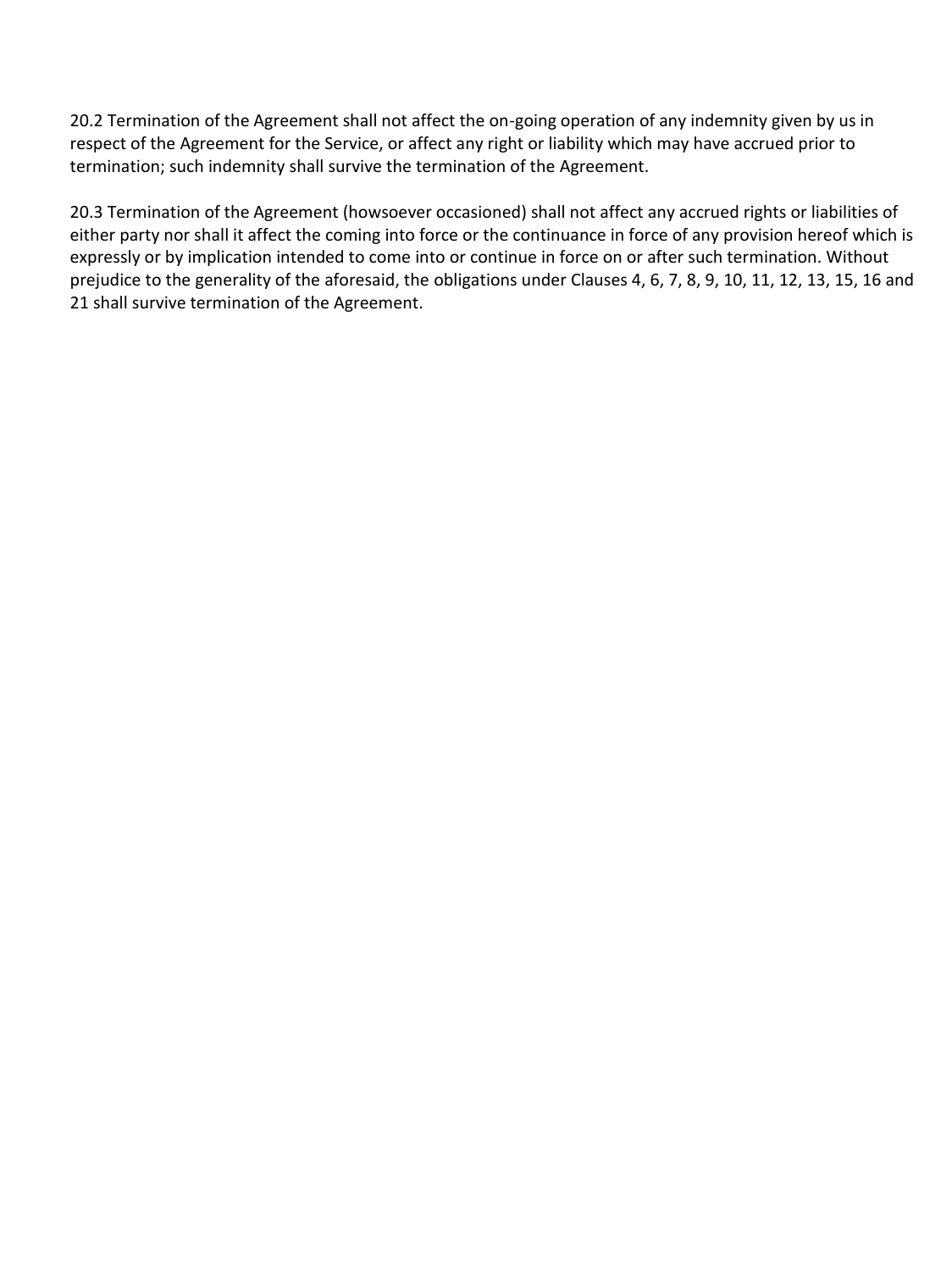### **21. Amendments**

We acknowledge and agree that the Bank may impose such further terms and conditions and to make such changes to the Agreement as well as to any of the Bank's terms and conditions applicable to each of the services or Applications available under the Service as the Bank may in its discretion deem fit from time to time. Prior to any change in the terms and conditions of the Agreement, the Bank will notify us by such method of notification as may be designated by the Bank, which may include notification by way of email or by posting the changes online. If we do not agree to be bound by the changes, we shall cease all access and/or use of the Service and shall terminate the Agreement immediately by giving written notice to the Bank. We further agree that if we continue to use and/or access the Service after being notified of such change to the Agreement, such use and/or access shall constitute an affirmative:

(a) acknowledgement by us of the Agreement and its changes; and

(b) agreement by us to abide and be bound by the Agreement and its changes.

All amendments/changes in initially agreed terms and conditions will be informed at least 21 days in advance to the customers by any means.

## **22. No Assignment by Customer**

The Customer agrees and undertakes not to assign, charge or otherwise deal with the Agreement in any way. The Bank may, without notice or consent of the Customer, delegate or sub-contract any rights or obligations under the Agreement to any other third party.

#### **23. Confidentiality**

We undertake to keep strict confidentiality as to the terms and conditions of the Agreement and the Applications referred to in the Agreement, as well as all information, data and material pertaining to the Bank, which we may have access or which may become privy to in the course of our availing of the Service under the Agreement, as well as after the termination of the Agreement. We agree and acknowledge that any unauthorized disclosure by us or by our agents, representatives, or service providers, of any information or data by us can cause colossal damages to the Bank for which we will be liable.

## **24. Customer Privacy Policy**

The Bank reserves the right to store information on a user's computer in the form of "cookie" or similar file for purposes of modifying the Site to reflect users' preferences. The Bank's Privacy Policy Statement provides additional information regarding Bank's use of cookies as well as procedures for disabling cookies, which shall be considered as an integral part of these Terms and Conditions.

## **25. Terms of Banking Services**

In addition to these Terms and Conditions, we agree that all other terms and conditions applicable to the Banking Services and/or the Applications or other arrangements between the Bank and us ("Terms of Banking Services") will continue to apply in full force and effect. In the event of any inconsistency between these Terms and Conditions and the Terms of Banking Services, these Terms and Conditions shall prevail in so far as the inconsistency relates to the Banking Service in question.

#### **26. Waiver**